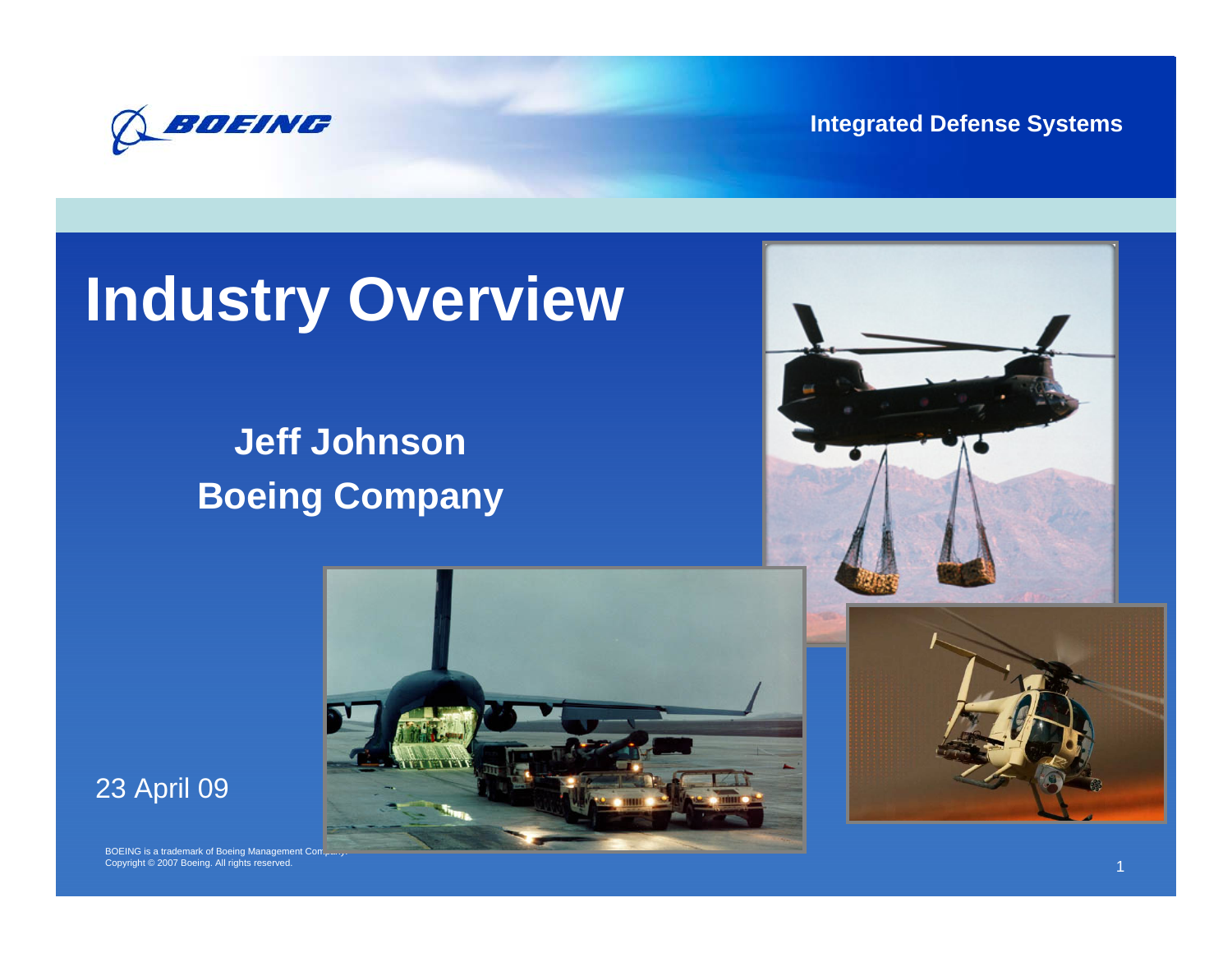# **International Environment**

Integrated Defense Systems

| <b>Environment</b>                                                  | <b>Customer Reaction</b>                                                                                                                                   | <b>Implications to Industry</b>                                                                        |
|---------------------------------------------------------------------|------------------------------------------------------------------------------------------------------------------------------------------------------------|--------------------------------------------------------------------------------------------------------|
| • Global Financial Crisis                                           | • Program delays/cancellations<br>• Purchase of 'pre-owned' systems<br>• More risk averse                                                                  | • Increased opportunities for<br>legacy platforms<br>• Opportunities delayed                           |
| • Rise of Hybrid Warfare                                            | • Increased special Ops, UAS and<br>border security                                                                                                        | • Need for intelligent security<br>solutions<br>• ISR opportunities                                    |
| • Struggle for natural<br>resources; use of energy<br>as a 'weapon' | • Increased regional conflicts<br>• Emphasis on energy security,<br>efficiency, and alternative sources                                                    | • Increase customer demand for<br>multi-mission maritime aircraft<br>• Opportunity for energy services |
| • Greater US reliance on allies<br>& coalition partners             | • Need for increased interoperable<br>systems                                                                                                              | • Training and Support<br>opportunities                                                                |
| • Increased Global Competition                                      | • Growing commercial and security<br>relations with China and Russia<br>• Purchase from countries that<br>don't have US technology release<br>restrictions | • Need to work releasability<br>issues to ensure a level playing<br>field                              |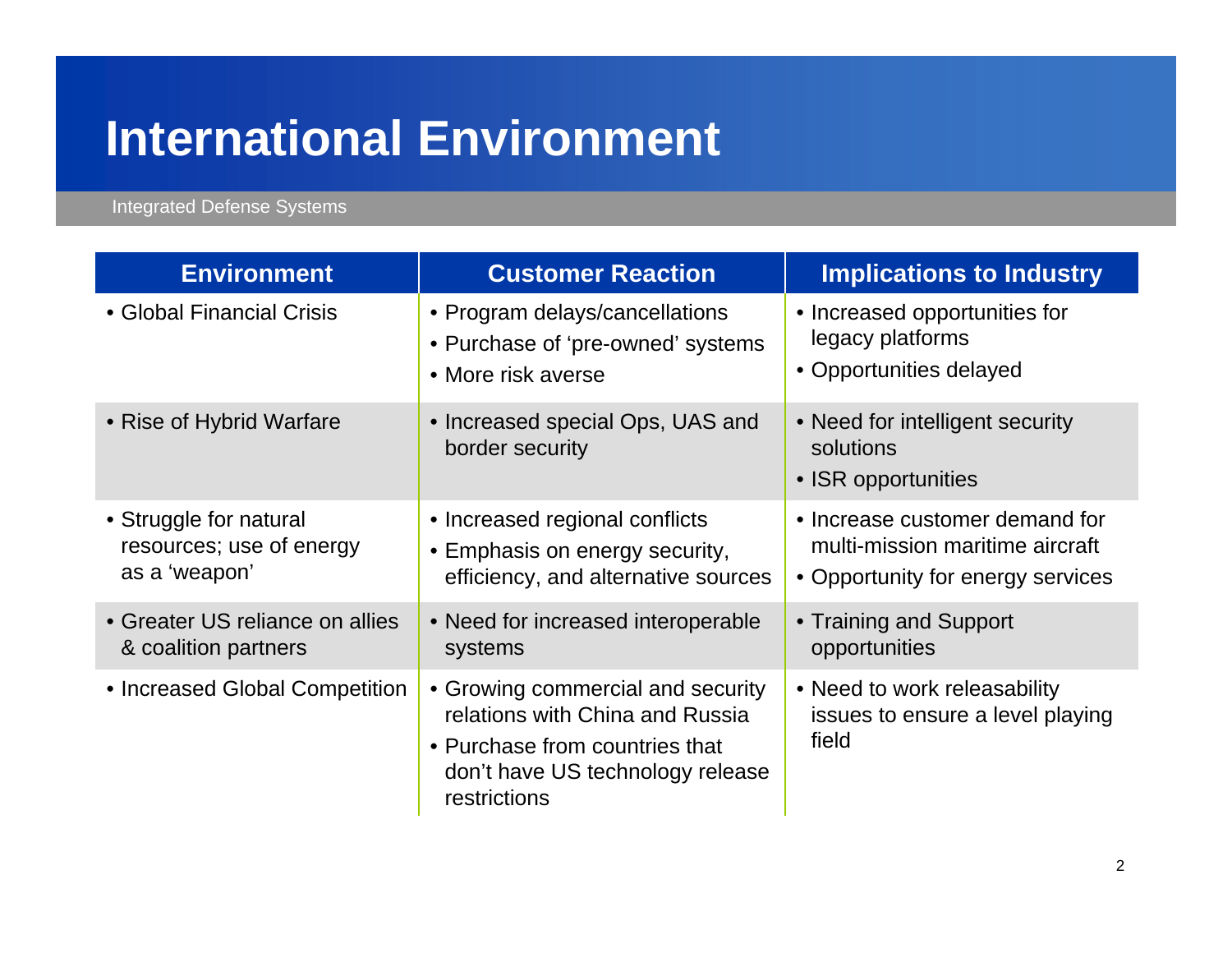# **Competitor Landscape**

#### Integrated Defense Systems



### *Emerging*

![](_page_2_Picture_4.jpeg)

### *Intense Competition*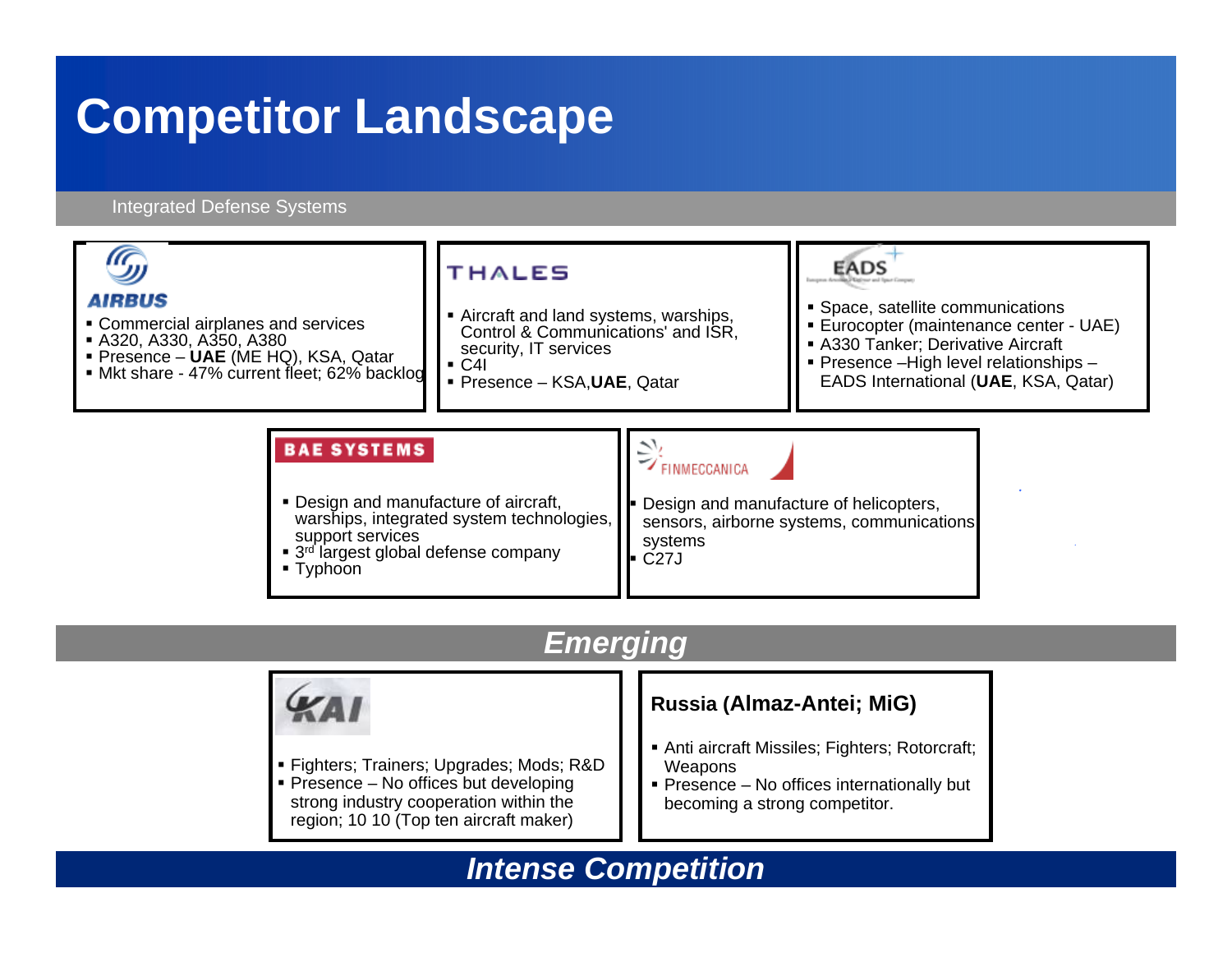## **FMS Process Achievements**

Integrated Defense Systems

- Total Package Approach
	- Material Fielding, Maintenance and Training
- Government to Government Support
	- Military and Operational Planning
	- Deployment Concepts
- Contract Administration
	- USG to Industry
- Access to Depot Level Repair Facilities

*Full Support of U.S. Government* 

![](_page_3_Picture_11.jpeg)

![](_page_3_Picture_12.jpeg)

![](_page_3_Picture_13.jpeg)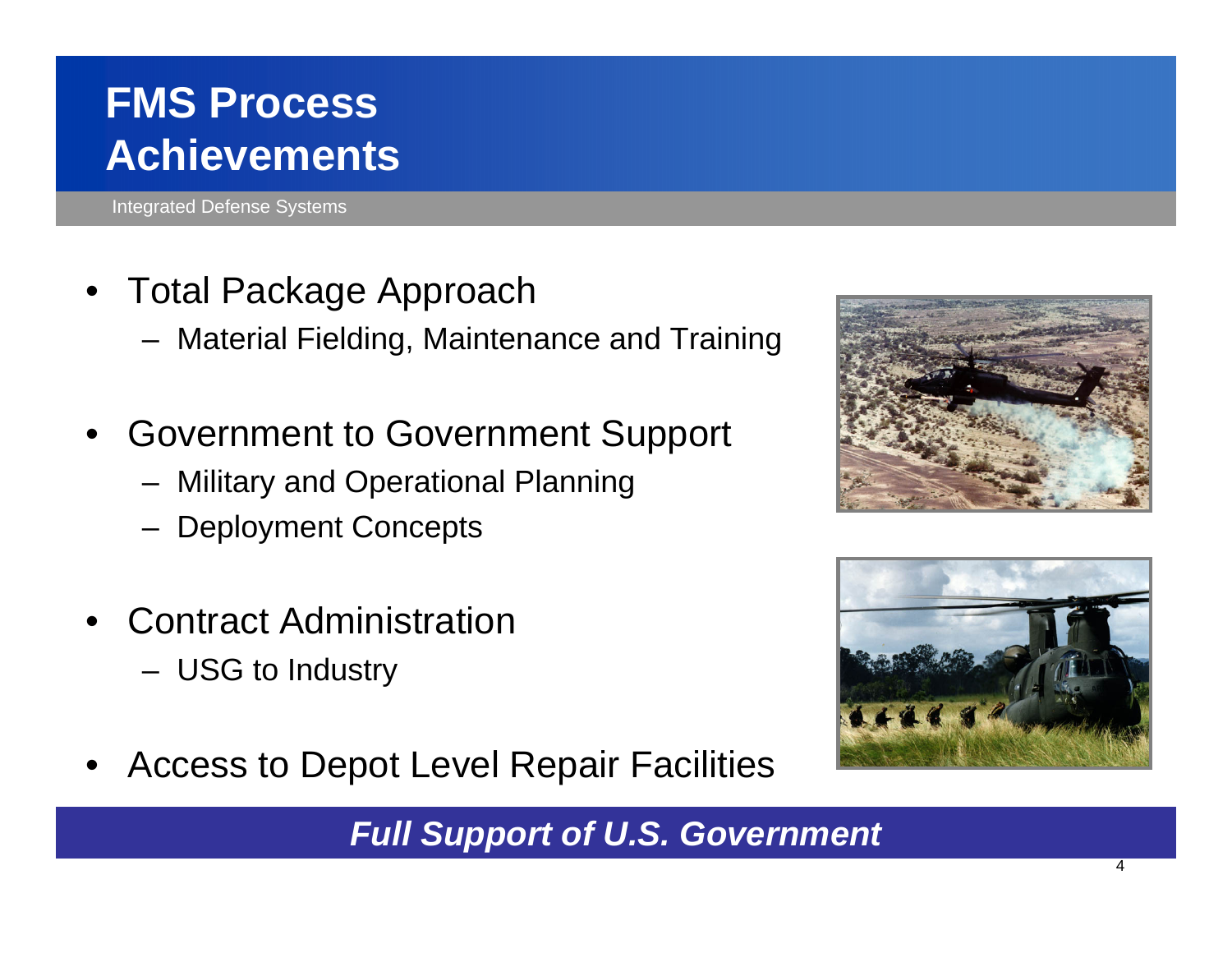## **FMS Process Challenges**

Integrated Defense Systems

![](_page_4_Picture_2.jpeg)

![](_page_4_Picture_3.jpeg)

![](_page_4_Picture_4.jpeg)

- Adapting to Ever-Changing Customer **Requirements**
- **Meeting Customer Expectations** 
	- Processing Time of Request
	- Schedule Flexibility
	- Customization
- Cooperative Strategy for Hybrid Cases
	- Industry and Government Alignment

### *Timeliness of Completion*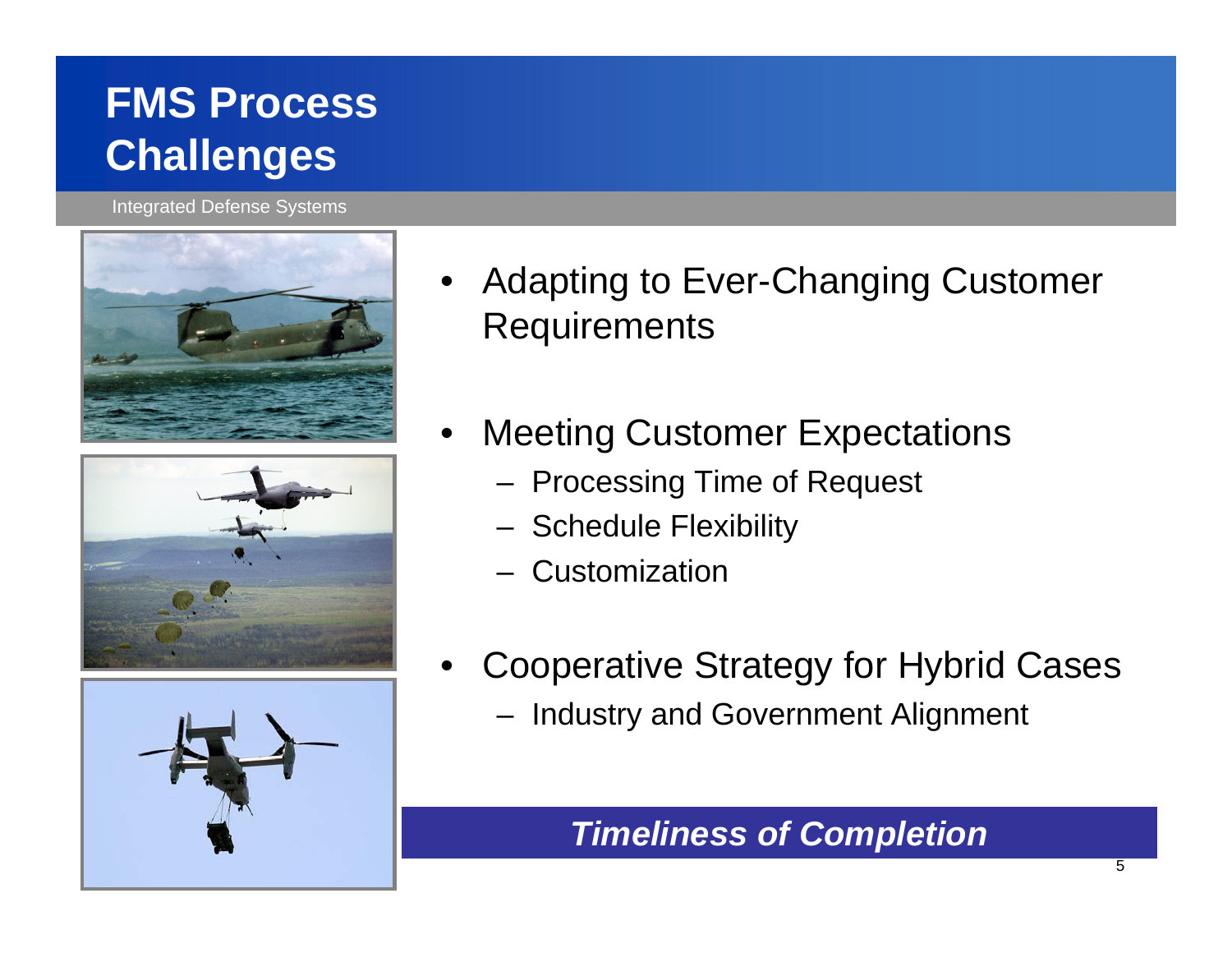# **Working Together**

#### Integrated Defense Systems

![](_page_5_Picture_2.jpeg)

- "One Team" Approach Critical
	- Common Messaging
- Relationships Key to Success
	- Industry-U.S. Government IPTs
- U.S. Government Advocacy Key
	- Technology Release
	- US Advocacy & Hill Support
- Industrial Participation
	- Industry-U.S. Government Cooperation
	- Use of US supply base "Team Approach"
- Support of Existing International Customer Fleets

*Working Together to Achieve Customer Satisfaction*